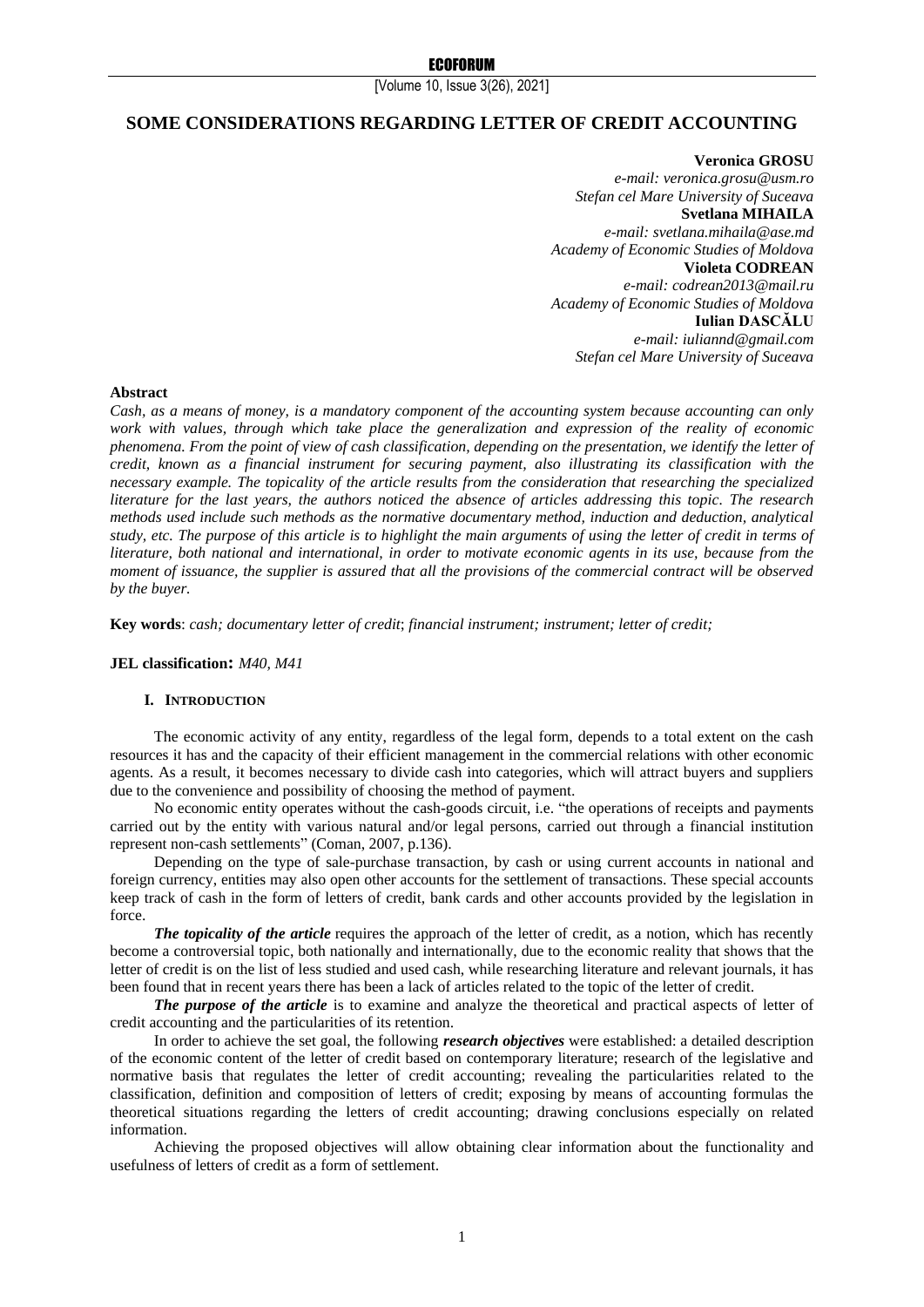### **II. RESEARCH METHOD.**

The research methodology involves the use of the accounting methods. During the process of writing the article, we used the normative documentary method to analyze the specialized literature and web sources, through a analytical and critical study. The idea of using the respective means of payment was developed and the basic background of the topic was presented.

# **III. LITERATURE REVIEW.**

The emergence and continuous evolution of money stimulates the market economy by involving the use of money in any form accompanying any economic operation. In the literature, at the national level the approach of the letter of credit is less common, especially in specialized journals. The reason for its lack and low use is the high costs and convenience of using regular current accounts.

The first documentary evidence of the use of the letter of credit dates from the early nineteenth century and can be found in the archives of banks in the emporiums of the financial world at the time: Paris, Amsterdam, London, etc., being used in business transactions with the Far East countries. In the twentieth century, attestations are much more numerous (https://administrare.info/economie/6183-platile-internationale-prinacreditiv).

According to the information provided by *the Online Digital Library of Administration and Management*, the letter of credit as a financial instrument of payment can be discussed only after the First World War when the International Chamber of Commerce was created, among its priority areas being to facilitate transactions (https://administrare.info/economie/6183-platile-internationale-prin-acreditiv).

From the point of view of the legislative regulation, at international level, the letter of credit is subject to *the Uniform Customs and Practice for Documentary Credits*, *Publication 600 of the International Chamber of Commerce based in Paris*. At national level, operations with letters of credit are regulated by *Regulation no. 179 of 27.06.2019 on the automated interbank payments system.*

In the literature we identify different concepts of Romanian researchers, for example in the vision of the author *Baltes N.*, the letter of credit is a form of settlement through which payments made by the economic entity take place as the products are delivered, executed or provided by the banking company to which he has opened his account (Balteș and Ciuhureanu, 2014, p. 244).

The same opinion is shared by the Romanian author *Epuran M.*, the letter of credit being a "form of settlement by which payments are made as deliveries, works or services from an amount reserved for this purpose by the buyer (beneficiary) and kept at the disposal of the supplier by the bank to which he has his account" (Epuran, Băbăiță et al, 1994, p. 167).

Appreciating the identified definitions, the authors noticed that *Munteanu V.* introduces in his definition the expression "separate bank account", in his conception, the letters of credit are "available in moldovan lei or in foreign currency, kept in a separate bank account, available to the supplier, from this payments are to be made to the supplier, as the goods are delivered, the works are performed or the services are provided" (Munteanu, Țîntă et al, 2009, p. 260).

In the vision of the Romanian author *Bojian O*. the "letters of credit are used especially in international relations, but also in domestic relations between buyers and sellers, due to the advantages they present" (Bojian, 1999, p.199) and as a result, in order to rank the letters of credit and their example, the author proposes their classification based on four general criteria.

As the topic is researched, the discovered authors overlap in the ideas issued, also in the vision of *Ristea M*., the letter of credit represents "the funds kept at the bank in a separate account at the disposal of the supplier, from which payments to the extent of delivery of goods and products, execution of works and provision of services" (Ristea, 2005, p. 343).

According to *the Explanatory Dictionary of the Romanian Language*, the letter of credit is a "settlement method by which a bank assumes responsibility to pay, by order of the buyer, in favor of the seller of goods or services, a certain amount, if the seller presents the documents provided, which certifies the delivery of goods or the provision of promised services" (https://dexonline.ro/definitie/acreditiv), simultaneously DEX also offers a laconic explanation for the letter of credit – financial settlement document through the bank or a savings bank.

At the same time, *the Romanian Economic Dictionary* reproduces the essence of the letter of credit by "separating an amount from the entity's bank account into a special account at the disposal of a certain supplier from which payments are to be made to this supplier for goods, works performed or services provided, it is used when the paying unit has not paid its obligations to the supplier on time and it requests the guarantee of the collection of the rights due to it, by opening the letter of credit, a document by which a bank, at the request of its client, opens a loan to a third party with a determined amount and duration, at a corresponding agency or bank" (http://www.contabilitateafirmei.ro/dictionar/acreditiv.htm).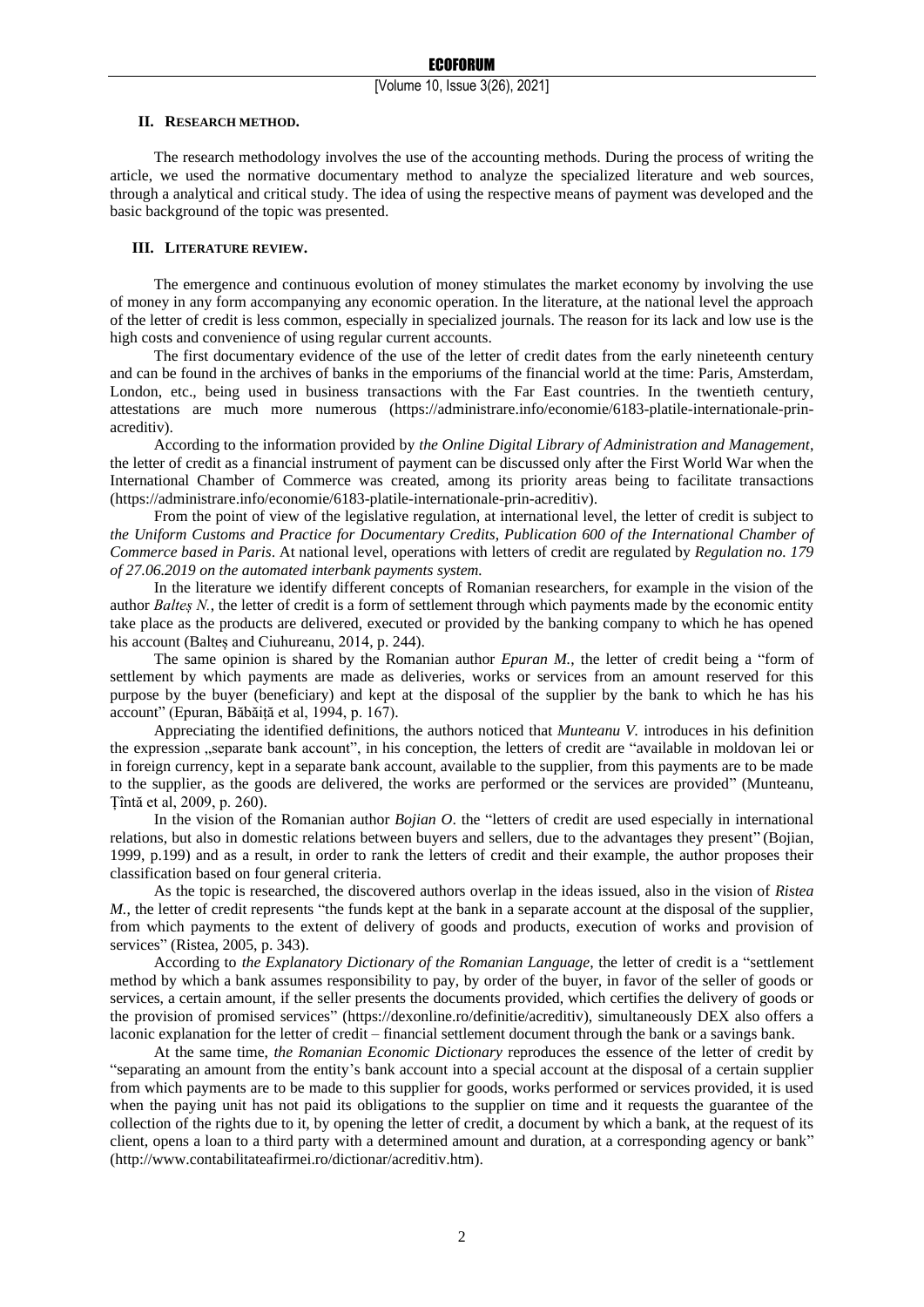At the international level, *the National Center for Textual and Lexical Resources of France* defines the letter of credit as a "letter requesting a bank to one of its branches or one of its correspondents to open a loan in favor of one of its customers" (https://www.cnrtl.fr/definition/accr%C3%A9ditif), the center also displays details about the etymology of the word, according to which the letter of credit is "a term accepted by banking practice to designate the letter given by a bank to its client, in order to accredit it to a provincial or foreign correspondent, who will open a loan".

The same opinion on how to define it is shared by *the International Financial Reporting Standards*, as the letter of credit represents "a certain conventional obligation of cash assumed by the issuing bank, on behalf of the payer to make payments to the beneficiary of the funds upon presentation of documents, which correspond to the conditions of the letter of credit, or to empower another bank to make such payments" (Țurcanu and Golocialova, 2015, p. 166).

According to *the Practical Guide to Trade Facilitation* - a tool for simplifying cross-border trade, developed by the United Nations Economic Commission for Europe, the letter of credit "gives the exporter an irrevocable guarantee that it will be paid by the bank issuing the letter of credit, provided it deliver the economic goods to the importer, in accordance with the contractual conditions and the documentation established in due time; it also assures the importer that he will receive the ordered economic goods, in accordance with the relevant documentation and the terms defined in the purchase contract" (http://tfig.unece.org/FR/contents/lettersof-credit.htm).

*The letter of credit* is ever-present, in the Russian-English glossary *Trade Facilitation Terms*, prepared by the Eurasian Economic Commission, in collaboration with the Chamber of Commerce and Industry, the letter of credit is defined as a document – "the bank's order to one or several banks to make payments by order and, at the expense of the client, to a natural or legal person within the amount specified in the conditions of the letter of credit" (https://unece.org/fileadmin/DAM/trade/Publications/ECE-TRADE-377EngRus.pdf).

In international commercial transactions and in relations with economic agents, payment is an essential moment. In particular, *the Practical Guide to Trade Facilitation* considers that "faster payments fully improve the ability of enterprises, especially small and medium-sized enterprises (SMEs), to compete and establish themselves in the market" (http://tfig.unece.org/FR/contents/intro-domain-payment.htm).

To identify the scientific research that addressed the topic of the letter of credit, a search was performed through the most listed database, Web of Science, with the setting of the following indicators:

- title "letter of credit" or "letters of credit".
- period 2010 2021.

• indexes - SCIEXPANDED, SSCI, A & HCI, ESCI, CPCI-S, CPCI-SSH, BKCI-S, BKCI-SSH, CCR-EXPANDED, IC.

A total of 27 scientific research was found that could be interpreted depending on the years of publication, the place of appearance and the correlation between the keywords identified in these studies.

The diagram presented in Figure 1 shows the evolution of research published during the period between 2010 and 2021, which shows a stagnation in the number of research published in recent years, compared to 2019, when the maximum number of 7 publications was reached.



**Figure 1 – Distribution of articles by the year of publication (2010-2020)** *Source: Elaborated by the authors based on the results from the Web of Science platform*

The limited number of papers addressing the letter of credit is only an opportunity that can be seized by young researchers, who are looking for an interesting topic, undisclosed in its entirety.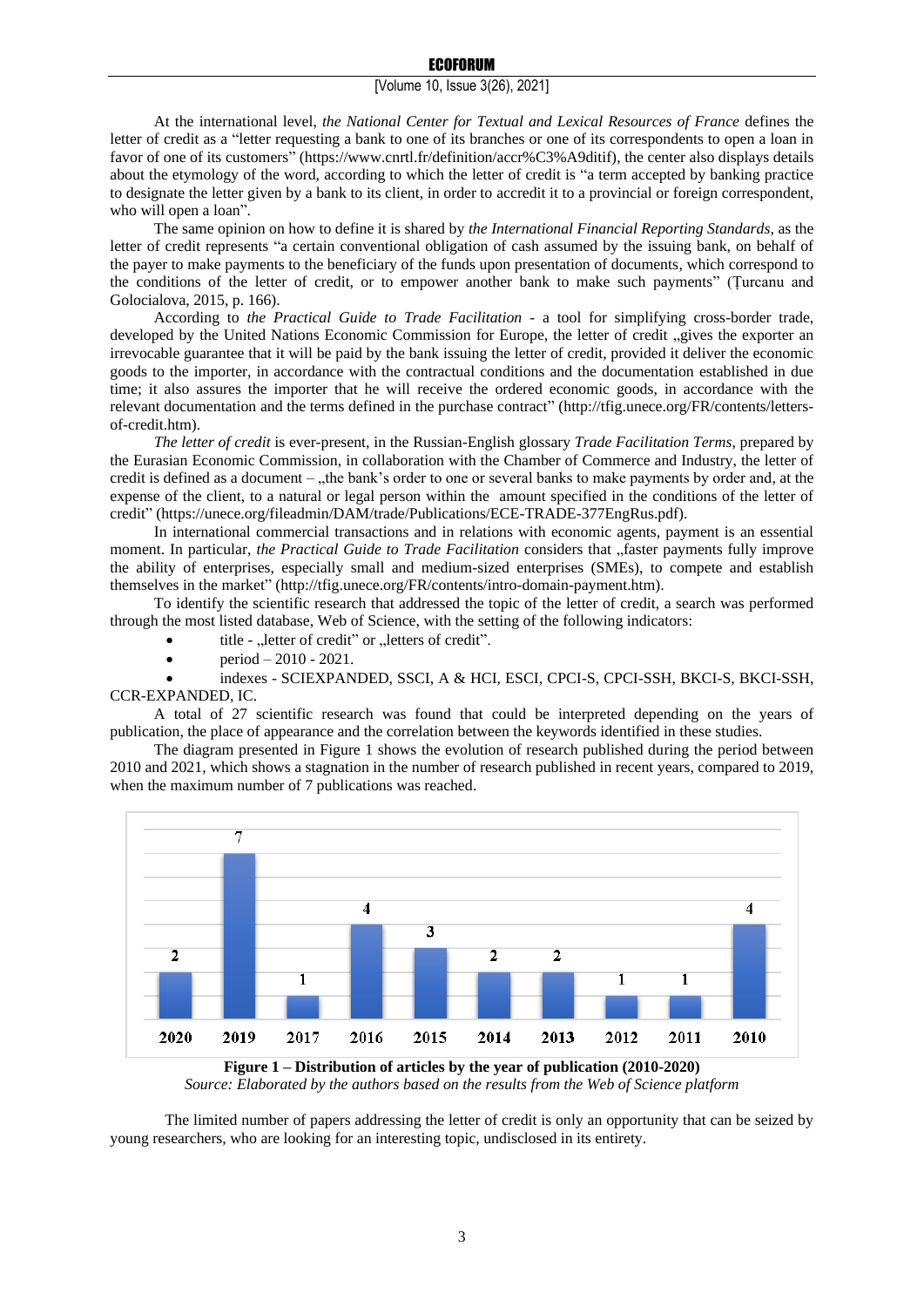

**ECOFORUM** [Volume 10, Issue 3(26), 2021]

**Figure 2 – Geographical distribution of publications** *Source: Elaborated by the authors based on the results from the Web of Science platform*

Figure 2 shows the analysis of scientific publications by the countries where they were published, being defined three leaders: the United States, the United Kingdom and China. The other 14 elaborated researchers have different origin countries, among which are not Romania and the Republic of Moldova.

To determine the interconnection of the identified scientific research, we used keyword mapping using VOSviewer software. This software offers the opportunity to map clusters, links and distances between them, presenting the network of interconnections between keywords.



*Source: Elaborated by the authors via VOSviewer*

Based on the information downloaded from the Web of Science platform, the keyword map was sketched using VOSviewer, which is shown in Figure 3. It includes two clusters, differentiated by red and green. The size of the clusters shows the number of works that contain the keyword. The branches between the clusters differ in thickness, the thick branches showing a stronger connection, and the thin ones being associated with a weak coappearance of the keywords. From figure  $3$  it can be deduced that the main keyword  $\mu$ , the letter of credit", is approximately equally correlated with such notions, such as *international trade, fraud, blockchain, smart contract*. These correlations can be used as clues for future research issues.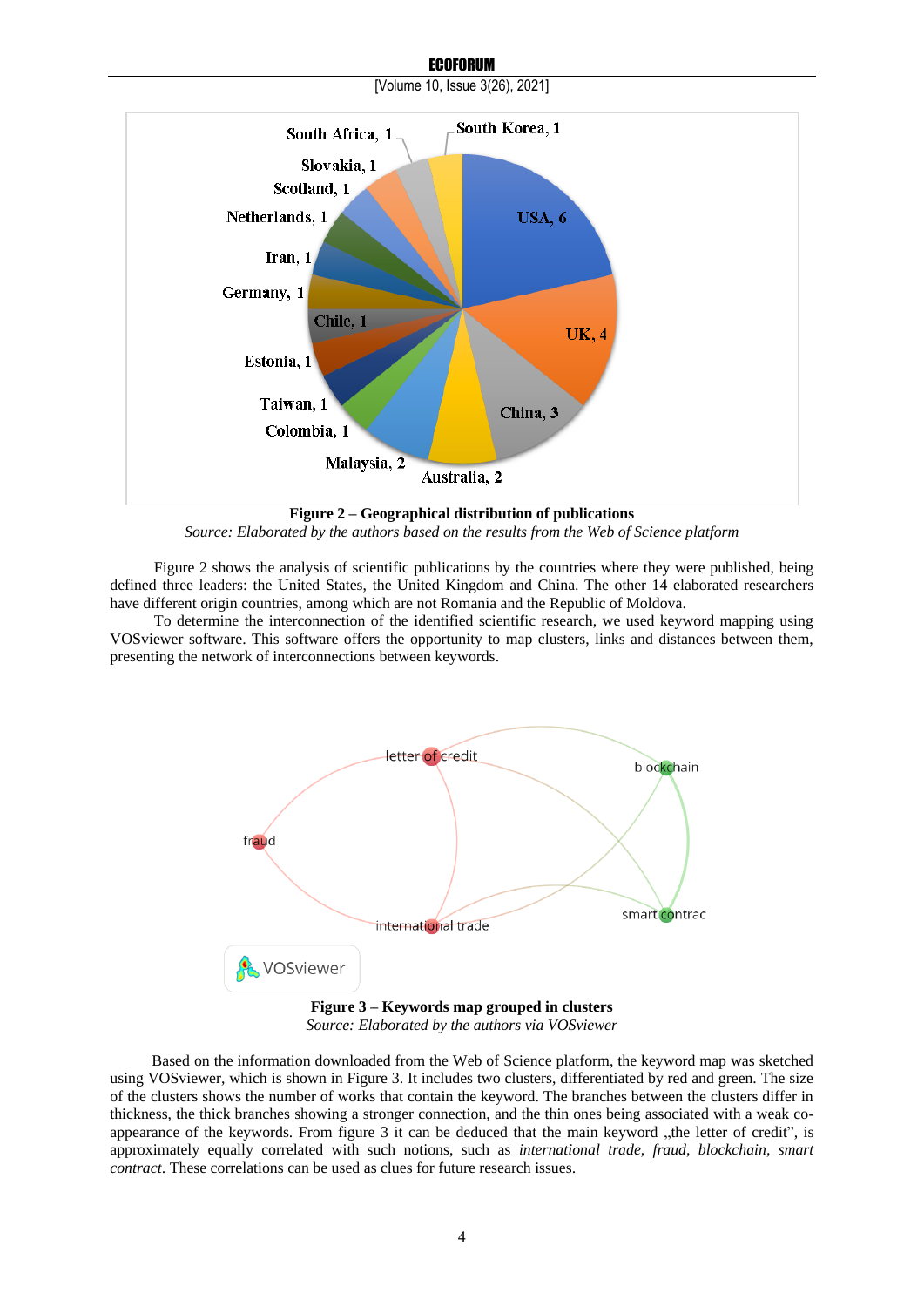#### **IV. BASIC CONTENT**

Due to the expansion of international relations and transactions, foreign trade encompasses factors such as distance, the variety of laws in each country, the difficulty of the payments, ensuring the good faith of the economic agent, the use of letters of credit becomes a substantial aspect of international trade. As a payment technique, the letter of credit has several characteristics (https://administrare.info/economie/6183-platileinternationale-prin-acreditiv):

**The formalism** or the documentary character, in the sense that the exporter can claim the payment only based on the documents attesting the fulfillment of the conditions imposed by the letter of credit. On the other hand, the banks will decide to pay exclusively based on the documents, as they do not have the task of controlling the goods (the bank must check only the existence of the documents and their content), respectively their compliance with the contents of the letter of credit.

**Independence** from the basic contractual relationship, in the sense that the obligations assumed by the parties, even if they are based on a commercial contract, are autonomous from it, and their scope is the one specified in the letter of credit, in this sense, it is specified as letter of credit it is a separate transaction from the sale transaction.

**The firmness** of the bank commitment, in the sense that the bank undertakes to make the payment, in accordance with the instructions of the letter of credit, and its commitment remains firm until, eventually, it receives other instructions than the initial ones.

**Adaptability**, in the sense that, by its types, the letter of credit can be suitable for different internal or external trade operations.

**Safety**, the letter of credit ensures the protection of the interests of all parties involved. Thus, the exporter has the certainty that, in compliance with the obligations specified in the letter of credit, will collect the value of the goods, the importer is assured that payment of the goods will be made only after the documents specified in the letter of credit are deposited with the paying bank and the issuing bank is protected by pledge on delivery documents.

A distinct feature of the settlement form is the lack of total trust of suppliers in their customers, the fact that they will honor in time the value of goods delivered, work performed or services provided, at this time of the economic transaction is required to open letters of credit, i.e. make the transfer of a sum of money from the client's account to a letter of credit account on the supplier's account. Several types of letters of credit can be opened, for which *Bojian O*. proposes the classification according to several criteria presented in figure 1:



**Figure 4 – Letter of credit classification criteria**

*Source: elaborated by the authors based on Bojian, 1999 "Contabilitatea întreprinderilor"*

Based on Figure 1, the authors will detail and exemplify all types of letters of credit that may arise in the process of economic and financial activity of the entity, such as:

**The commercial letter of credit** is intended for the sale of goods, "standard type letter of credit commonly used in international trade and may also be called documentary letter of credit or import/export letter of credit, for example seller A from Moldova sells to buyer B from Romania a batch of goods, a bank acts as a neutral third party to release funds when all the terms of the agreement have been met".

**The non-commercial letter of credit** is also intended for other activities, generally for the provision of services, facilitating the path of international trade or other transactions such as construction projects.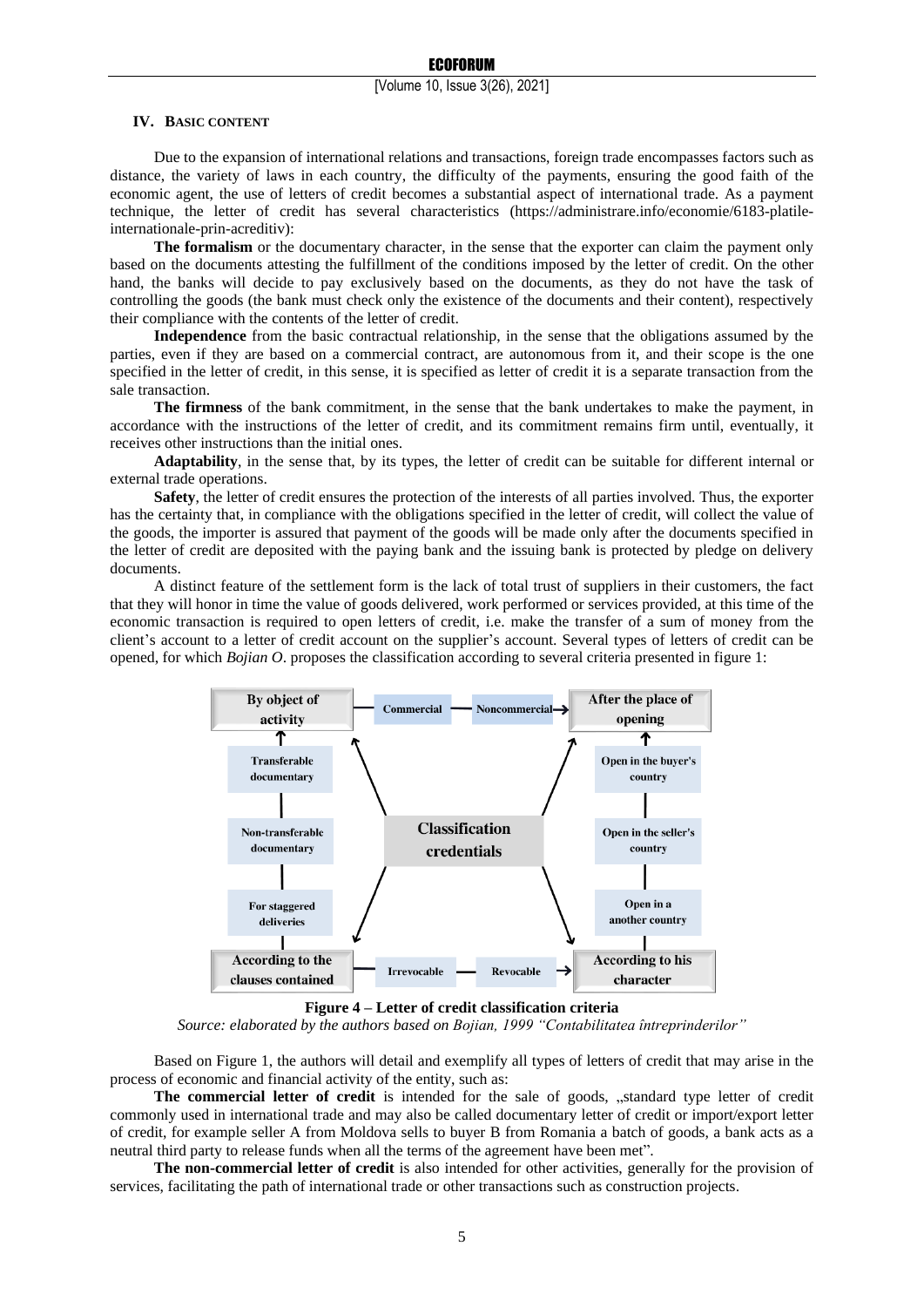**The transferable documentary letter of credit** is that the amounts in it can also be used to pay other suppliers, indicated by the beneficiary. That is, the main beneficiary of the documentary letter of credit may order the issuing bank to transfer all or part of the letter of credit.

**The non-transferable documentary letter of credit** indicates that only the person for whom the letter of credit was opened can benefit from the amounts entered.

From the point of view of Moldovan researchers *Grigoroi L.* and *Jaloba L.*, the documentary letter of credit is , the method of payment by which the debtor (buyer) instructs his bank to pay the beneficiary (seller) a sum of money, at sight or on a set date, based on presentation to the bank of certain documents within a specified period" (Grigoroi and Jaloba, 2007, p. 64).

**The installment delivery note**, in which the letter of credit is opened in installments and payments are made in installments only after the delivery of a consignment of goods, "in certain installments determined quantitatively and within certain time limits" (https://e-juridic.manager.ro/dictionar-juridic/acreditiv-pentrulivrari-esalonate/136.html).

**The irrevocable letter of credit** represents the letter of credit that cannot be modified or canceled without the consent of the principal, the beneficiary, the issuing bank and the beneficiary bank, respectively appears when it is modified only with the consent of all interested partners. This type provides a guarantee to both parties and "should always be obtained from a commercial bank and not drawn up by the importer or exporter" (https://www.thebalance.com/irrevocable-letter-of-credit-315037).

From the point of view of the exporter, the most advantageous is the irrevocable documentary letter of credit, domiciled at a bank in his country and with payment at sight (https://administrare.info/economie/6183 platile-internationale-prin-acreditiv), because:

- 1) It is ensured that it will not be withdrawn or modified by the principal within the validity period (it is irrevocable).
- 2) Benefits from the guarantee of a third-party bank (other than the issuing one) that the payment will be made (it is confirmed).
- 3) The payment will be made without delay, saving the time required for the transmission of documents between the banks of the two countries (it is domiciled in the exporter's country).
- 4) Will collect the equivalent value of the goods as soon as the documents are submitted to the paying bank (it is with payment at sight).

**The revocable letter of credit** appears when it can be closed, withdrawn, at the request of the payer, i.e. "it can be modified or canceled at any time, without the beneficiary having been notified in advance" (https://ejuridic.manager.ro/dictionar-juridic/acreditiv-revocabil/138.html). Yet, despite the differences, all letters of credit meet the same basic elements (https://www.thebalance.com/irrevocable-letter-of-credit-315037):

- payment guarantee made by a bank.
- is made on behalf of a buyer (or applicant) to pay a seller (or beneficiary) an agreed amount of money.
- specific documents are required to verify whether goods/services have been provided.
- the time limit, dates, locations and how the transaction will take place are specified.
- all documents must comply with the terms set out in the letter of credit.

In the vision of the Moldovan author *Caraman S.* the classification of the letter of credit in the Republic of Moldova is made according to two basic criteria (Grigoroi, Lazari et al, 2021, p. 361):

**1. According to the legal form,** the letter of credit is classified as follows:

- a) Revocable.
- b) Irrevocable.

**2. According to the degree of coverage**, the letter of credit is grouped in:

- c) Covered  $\alpha$ , letter of credit, at the opening of which the issuing bank transfers from the payer's account or credit granted to the payer the full amount of the letter of credit to the beneficiary bank, provided that these funds are used to pay the letter of credit".
- d) Uncovered  $\theta$ , letter of credit, at the opening of which the issuing bank transfers to the beneficiary bank only a part of the amount of the letter of credit, with subsequent completion, as required by the letter of credit account".

Also, *Caraman S*. mentions that "on the territory of the Republic of Moldova only the covered and irrevocable letter of credit are used" (Grigoroi, Lazari et al, 2021).

According to the research of *the Online Digital Library of Administration and Management*, "in the settlement of international transactions the documentary letter of credit occupies a predominant place - over 70%", as a result, Moldovan researchers *Grigoroi L.* and *Jaloba L.* indicate in the article *"Accounting settlement of letters of credit"* 4 parts in the development of a documentary letter of credit (Grigoroi and Jaloba, 2007), namely:

- 1) **The importer** (principal), who instructs his bank to open the letter of credit based on the sale-purchase contract.
- 2) **The issuing bank** (issuer), which opens the letter of credit.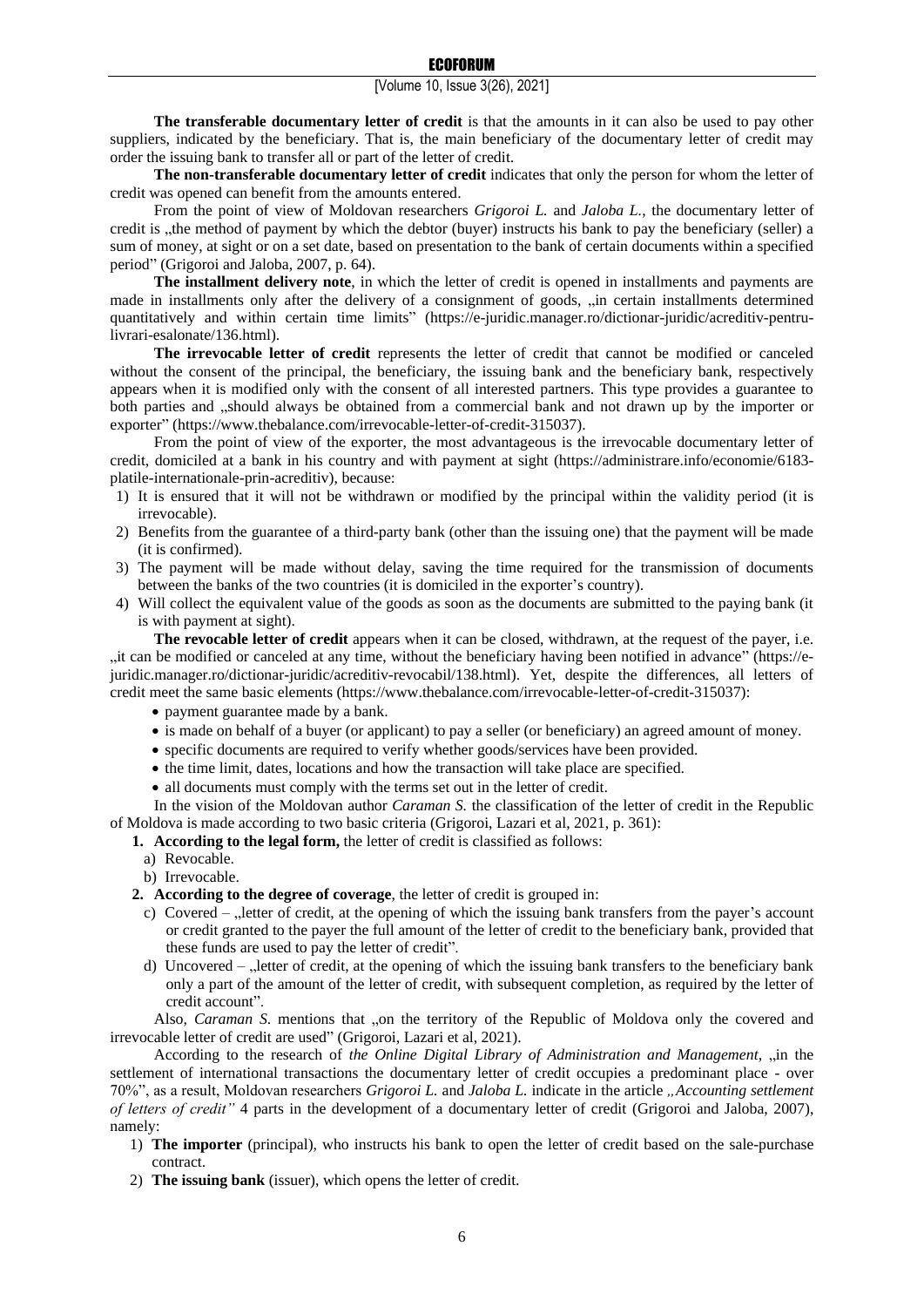- 3) **The bank of the exporter** (notifier), who informs his client of the opening of the letter of credit, sending him a copy of the letter of credit.
- 4) **The exporter** (beneficiary), who sends the goods and then presents to his bank the shipping documents, drawn up in strict accordance with the conditions of the letter of credit.

According to the French opinion, of the brokers *Altassura Group,* specialists in the sectors of factoring, financial risk and insurance, the letter of credit can be used in two different ways (http://www.assurance-creditentreprise.fr/glossary/lettre-de-credit/):

• **directly**: only one bank is involved, the buyer's bank performs the issuance and configuration, notifies the buyer directly.

• **indirectly**: the buyer requests the intervention of his bank in the implementation of the documentary credit. In this case, two banks are involved, the bank (notifier) of the seller and the bank (issuer) of the buyer.

The French site - *etrepaye.fr*, specialized in debt management, offers the general public information about the flows of documents and information in the process of conducting a letter of credit (https://www.etrepaye.fr/la-lettre-de-credit-c8-r815.php), the commitments of all parties being defined by uniform rules on letters of credit, publication 600 of the International Chamber of Commerce from Paris:



**Figure 5 – Detected flows in the process of conducting a letter of credit (part 1)** *Source: elaborated by the authors based on https://www.etrepaye.fr/la-lettre-de-credit-c8-r815.php*

**Step 1 - Concluding the contract** between the buyer/importer and the seller/exporter. During trade negotiations, it is agreed that the payment method would be a letter of credit.

**Step 2 - Opening instructions**. The buyer asks the bank to open a letter of credit. In the opening instructions, the customer fills in a form specifying the documents required for the import of goods. The buyer's bank verifies the creditworthiness of its customer, as well as the signatures on the application form. It also ensures that the instructions are clear and complete.

**Step 3 - Opening**. The buyer's bank issues the letter of credit and sends it to the seller.



**Figure 6 – Detected flows in the process of conducting a letter of credit (part 2)** *Source: elaborated by the authors based on https://www.etrepaye.fr/la-lettre-de-credit-c8-r815.php*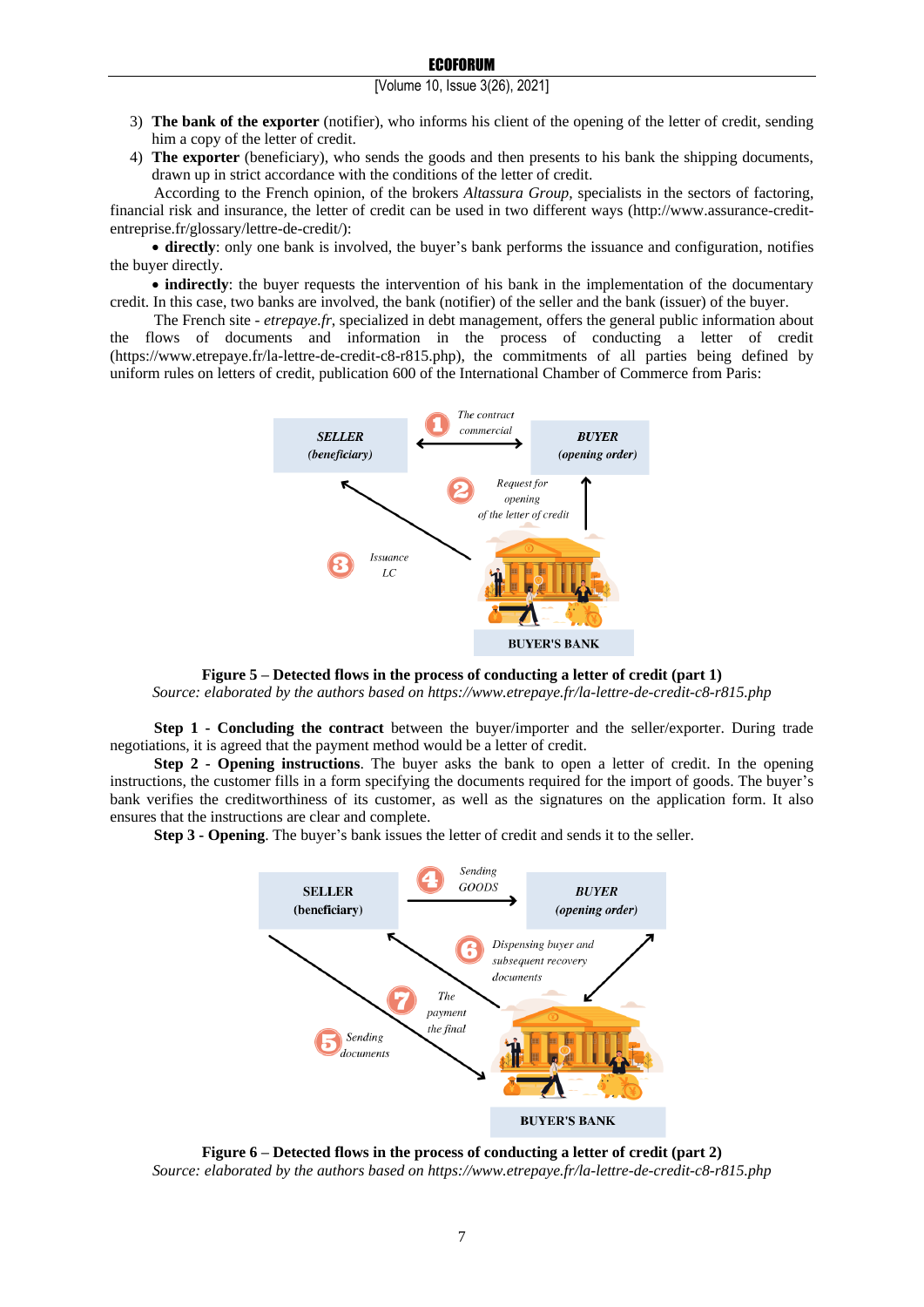**Step 4 - Shipment of goods**. The consignee sends the goods and prepares the documents required in the letter of credit instructions.

**Step 5 - Sending documents**. The beneficiary sends the documents to the issuing bank. It checks whether the requirements of the letter of credit are complied with. If errors are present, the beneficiary is no longer guaranteed to be paid.

**Step 6 - Debiting the customer and delivering documents**. The issuing bank debits to the buyer the amount of the letter of credit less the applicable fees and delivers to the buyer all the documentation. The customer can then release the goods and take possession of them.

**Step 7 - Payment**. The bank pays the seller minus any applicable fees.

Analyzing the process of conducting a transaction by letter of credit, the authors noted in the information provided by *the Practical Guide to Trade Facilitation* another step, namely that "the applicant submits the relevant documents to the carrier to take possession of the goods. This last step completes the letter of credit cycle" (http://tfig.unece.org/FR/contents/letters-of-credit.htm).

The documentation required for a letter of credit depends on the level of complexity of the operation and the degree of security in which the two parties wish to frame the transaction, namely: payment security, security and transparency regarding the goods description, customs security, transport process and timely delivery and other types of transaction risks. The compliance of the documents should be verified - this is an important feature of the letter of credit acceptance/endorsement process, especially regarding the exporter's bank. The existence of a strong and well-identified guarantee and detailed documentation make documentary letters of credit one of the safest forms of lending. These documents and guarantees are internationally recognized by commercial law worldwide and are subject to arbitration in the case of non-payment or other transaction issues (http://tfig.unece.org/FR/contents/letters-of-credit.htm).

In the opinion of the Romanian researcher *Epuran M.* "the advantages offered by cashless transactions determine that about 85% of cash transactions are carried out in this way, which also justifies the constant concern to improve cash forms and instruments in order to increase the speed of cash transactions between customers" (Epuran, Băbăiță et al, 1994, p. 167).

The wide use of the letter of credit is conditioned by the advantages it has for both the seller and the buyer, so the authors propose their analysis in parallel:

|                                                          | $\rightarrow$ Security of all involved parties given that payment is made only if the provider |  |
|----------------------------------------------------------|------------------------------------------------------------------------------------------------|--|
| <b>ADVANTAGES</b>                                        | complies with the terms;                                                                       |  |
|                                                          | $\rightarrow$ Flexibility in various forms of international transactions;                      |  |
|                                                          | $\rightarrow$ Confidentiality and speed in carrying out economic operations.                   |  |
| <b>DISADVANTAGES</b>                                     | $\rightarrow$ It is used for a single economic operation and for a single buyer;               |  |
|                                                          | $\rightarrow$ It is an expensive process;                                                      |  |
|                                                          | $\rightarrow$ In the case of complaints, the settlement process is laborious and long.         |  |
| Figure 7 – Letter of credit advantages and disadvantages |                                                                                                |  |

*Source: Elaborated by the authors*

To systematize the information on the existence and movement of cash in letters of credit, the synthetic account . Other bank accounts", the sub-account . Letters of credit" is intended.

The . Other bank accounts" account is an asset account. The debit of this account reflects the collection of cash in special accounts with banks, and in credit - the use of cash. The balance of this account is debit and represents the balance of unused cash, recorded at the end of the management period.

The letter of credit is paid by bank transfer in full or in part, giving security to all parties involved, it is forbidden to pay the letter of credit in cash. The analytical evidence of the letters of credit is kept on the banks where the letters of credit are open and on the clients who benefit from letters of credit (Grigoroi, Lazari et al, 2011).

Given that the letter of credit is predestined for settlements with a single beneficiary and is paid only by bank transfer, the authors will reveal a concrete and current situation through a *fictitious example* with the accounting of the necessary operations.

#### **V. EXAMPLE**

*"ENERGOCOM" Co, as an importer, procures electricity from the Kuciurgan Thermal Power Plant, on the left side of the Dniester - as an exporter. The contracting parties have agreed to use the letter of credit, respectively, the "ENERGOCOM" Co opened a letter of credit in the amount of USD 30,000, the commission for its opening being of 1.5%. Under the terms of the commercial contract, the debt to the exporter is USD 25,000. Respectively, the amount of the unused letter of credit is transferred to the current account in national currency.*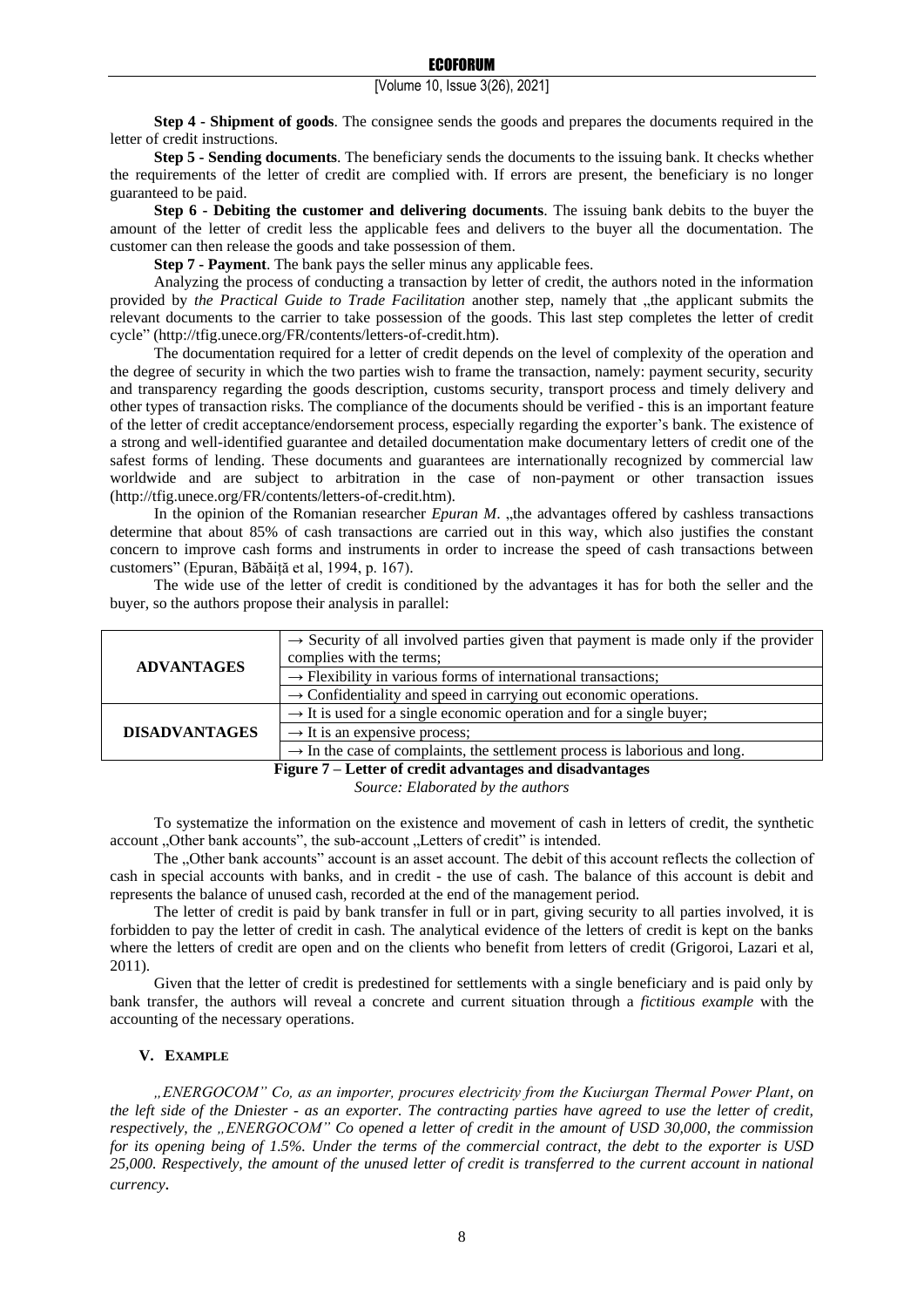# ECOFORUM

[Volume 10, Issue 3(26), 2021]

| Exchange rate on the date of opening the letter of credit<br>$\bullet$                                            | 17.19 MDL/USD. |
|-------------------------------------------------------------------------------------------------------------------|----------------|
| Exchange rate on the date of the transaction                                                                      | 17.18 MDL/USD  |
| Exchange rate on the date of debt payment                                                                         | 17.20 MDL/USD. |
| Exchange rate on the date of transferring the difference in the account                                           | 17.21 MDL/USD. |
| "ENERGOCOM" Co (importer) has registered the following economic operations:                                       |                |
| 1) Reflecting the opening of the letter of credit (30 000 USD * 17,19 MDL/USD)                                    |                |
| Debit account "Other bank accounts", sub-account "Letters of credit"                                              | 515 700 MDL    |
| Credit account "Current accounts in foreign currency"                                                             | 515 700 MDL    |
| 2) Reflecting the amount of the commission withheld at the opening of the letter of credit (515 700 $*$ 1,5%)     |                |
| Debit account "Administrative expenses"                                                                           | 7735,50 MDL    |
| Credit account "Current accounts in national currency"                                                            | 7735,50 MDL    |
| 3) Reflecting the purchase of electricity from the exporter (25 000 USD * 17,18 MDL/USD):                         |                |
| Debit account "Administrative expenses"                                                                           | 429 500 MDL    |
| Credit account "Current trade payables", sub-account "Trade payables abroad"                                      | 429 500 MDL    |
| 4) Reflecting the payment of the commercial debt to the exporter (25 000 USD * 17,20 MDL/USD):                    |                |
| Debit account "Current trade payables", sub-account "Trade payables abroad"                                       | 430 000 MDL    |
| Credit account "Other bank accounts", sub-account "Letters of credit"                                             | 430 000 MDL    |
| 5) Reflecting the exchange rate differences related to the debt to the supplier (430 000 - 429 500):              |                |
| Debit account "Financial expenses", sub-account "Expenses from exchange rate differences"                         | 500 MDL        |
| Credit account "Current trade payables", sub-account "Trade payables abroad"                                      | 500 MDL        |
| $6)$ Reflection of exchange rate differences related to cash remaining in the letter of credit (430 000 - 429 750 |                |
| $(25000 * 17,19 MDL/USD))$ :                                                                                      |                |
| Debit account "Other bank accounts", sub-account "Letters of credit"                                              | 250 MDL        |
| Credit account "Financial income", sub-account "Income from exchange rate differences"                            | 250 MDL        |
| 7) Reflecting the transfer of the unused amount of the letter of credit to the current account in national        |                |
| currency (5 000 USD * 17,21 MDL/USD):                                                                             |                |
| Debit account "Current accounts in national currency"                                                             | 86 050 MDL     |
| Credit account "Other bank accounts", sub-account "Letters of credit"                                             | 86 050 MDL     |
| 8) Reflecting the differences in the exchange rate related to the unused amount of the letter of credit (86 050   |                |
| $-85950(5000 \text{ USD} * 17,19 \text{ MDL/USD}$ ):                                                              |                |
| Debit account "Financial expenses", sub-account "Expenses from exchange rate differences"                         | 100 MDL        |
| Credit account "Current accounts in national currency"                                                            | 100 MDL        |

An important aspect in the biography of letters of credit is revealed by *the United States Federal Bureau of Investigation* in the article *"Letter of Credit Fraud"* (https://www.fbi.gov/scams-and-safety/common-scamsand-crimes/letter-of-credit-fraud) that letters of credit, are sometimes used to defraud banks by presenting false documentation indicating that the goods were shipped then when in fact they were not. Letter of credit is sometimes also used as part of fraudulent investment schemes" (https://en.wikipedia.org/wiki/Letter\_of\_credit).

#### **VI. CONCLUSIONS**

Regardless of the organizational and legal structure and the field of activity, the entity is obliged to keep the cash available in financial institutions and to make payments using various forms of non-cash settlements.

According to research, the authors have identified the phrase "cashless society" which is based on the idea that, in the future, money will be replaced by electronic means (https://www.thesun.co.uk/news/2034280/one-inseven-brits-no-longer-carries-cash-as-we-become-increasinglyreliant-on-card-and-smartphone-payments/). An eloquent example is the position of the United Kingdom, which, according to a recent study, reported that 1 out of 7 people no longer use cash.

In the process of using the letter of credit, the documents occupy the primary place, the banks only examine the documents proving that the seller acted in accordance with the provisions of the letter of credit. The bank is not concerned with the quality of goods or other items that may be important to the buyer and seller (https://legacy.trade.gov/TradeFinanceGuide\_All.pdf, p.7). This does not necessarily mean that sellers can send a shipment of garbage: buyers can insist on a certificate of inspection as part of the transaction, which allows someone to review the shipment and ensure that everything is accurate and acceptable (https://instruction2.mtsac.edu/rjagodka/Importing\_Information/Letter\_Of\_Credit\_Guide.pdf, p. 10).

Ultimately, this financial instrument of payment - the letter of credit, is less used and encountered because it is complicated and making a mistake can cause a costly obligation. And yet, the letter of credit, indirectly, represents a lifeline that deserves to be applied in practice because it is the right tool to facilitate trade, on the improvement of which work is being done internationally.